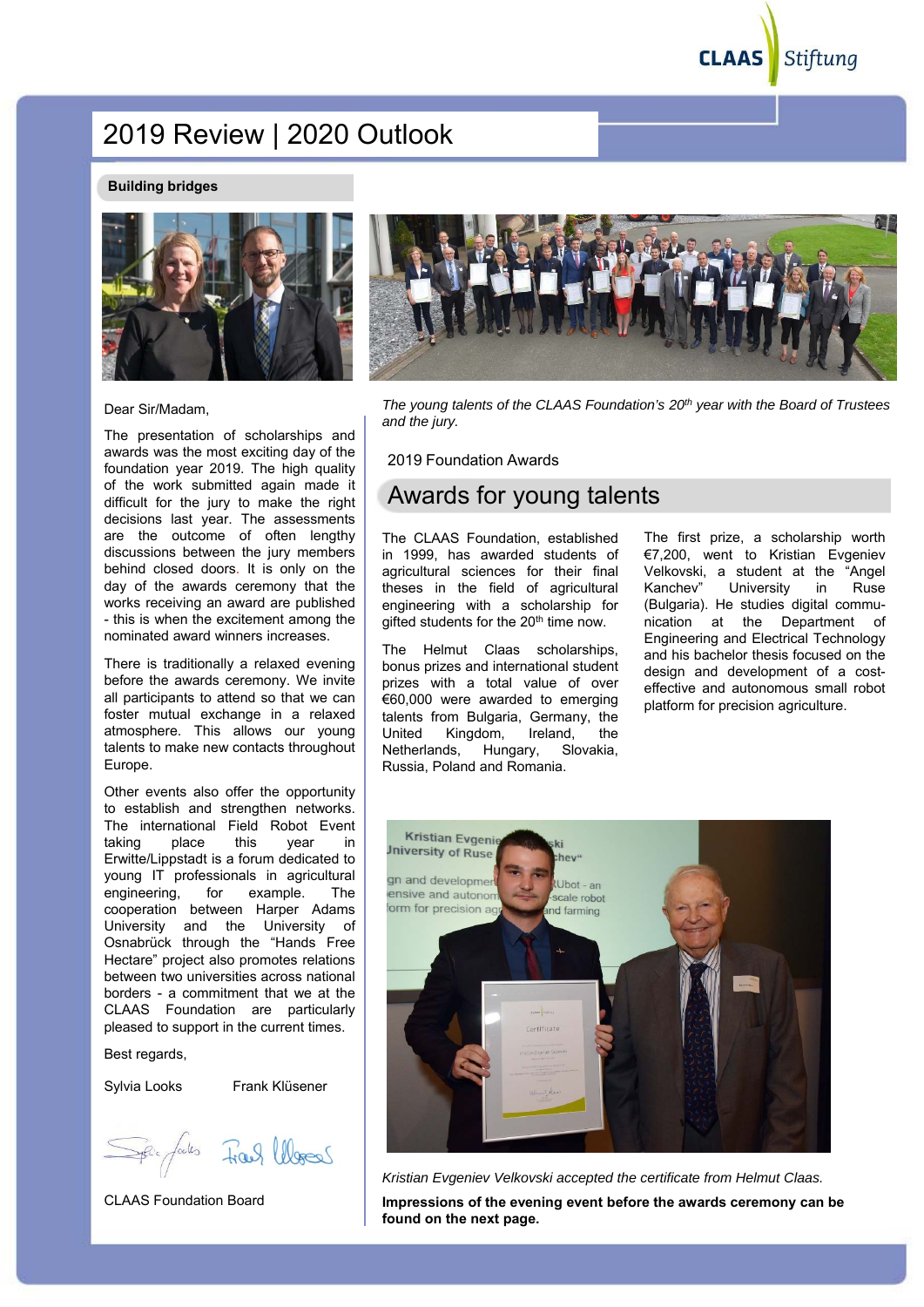# Networking and presentation of the projects



*From the left: Prof. Dr.-Ing. Stefan Böttinger (Board of Trustees), Thomas van Klompenburg (Wageningen University, Netherlands), Thomas Böck (CEO of CLAAS)*



*Dr James Brighton (Board of Trustees) informed himself about Benjamin Brocka's thesis (University of Agriculture in Nitra, Slovakia)*





*Top: Prof Dr Eckart Kottkamp (former CLAAS Managing Director) with Frank Klüsener (Executive Board) Left: Silvia Looks (Executive Board) in conversation with Siba Laurent Koropogui from Guinea, a student at the Weihenstephan-Triesdorf University of Applied Sciences*

2019 Field Robot Event

## Neck-and-neck race

The "HELIOS evo" and "Carbonite" field robots fought a neck-and-neck race at the 2019 Field Robot Event. The "Field Robot Event Design Team" from the Technical University of Braunschweig won the competition with better individual ratings. "Teams of students from around the world send their self-designed robots into the fields, where they have to navigate the rows of crops and solve other tasks, such as locating objects," explains Frank Klüsener from the CLAAS Foundation Board.

The next Field Robot Event, which will again be supported by the CLAAS Foundation this year, will take place in Erwitte/Lippstadt in Germany from 16 to 18 June 2020 as part of the DLG Field Days.



*Contented winners: The team from TU Braunschweig secured victory with the HELIOS evo.*